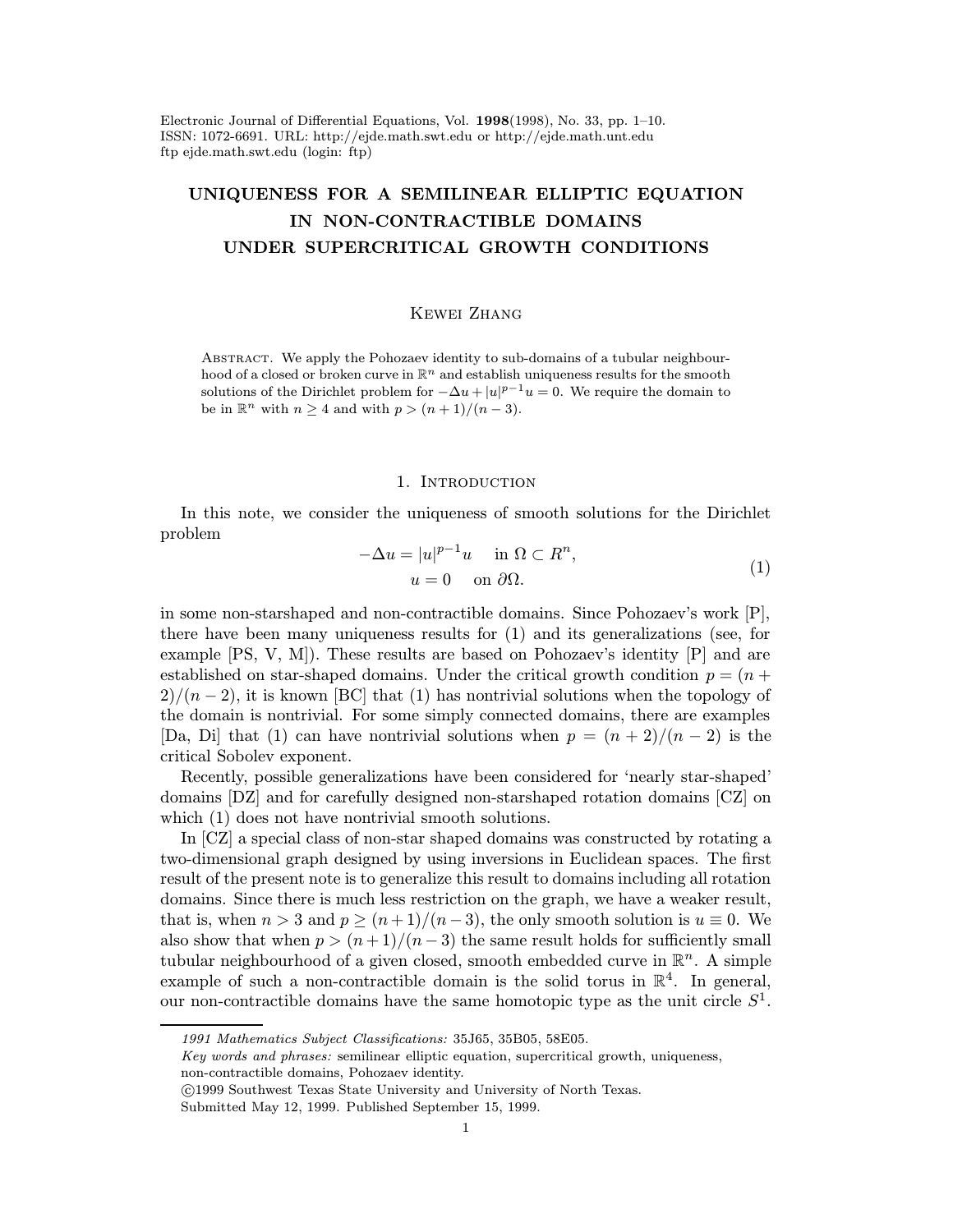When  $p > (n+2)/(n-2)$ , there are examples of non-starshaped domains [CZ, DZ on which (1) has only trivial solutions. However, for domains with nontrivial topology, examples I can find such that the same uniqueness result holds are in  $\mathbb{R}^n$ with  $n > 3$  and with the growth condition  $p > (n+1)/(n-3)$ .

The method we use is to apply the Pohozaev identity [P, PS] to certain subdomains. We carefully divide a tubular neighbourhood of a closed curve into subdomains by using the normal planes of the central curve, such that each sub-domain is star-shaped. We apply the Pohozaev identity on each of these sub-domains. Then we collect the resulting terms and pass to the limit by using the definition of Riemann integral. In the limit, we obtain quantities which are comparable. By adjusting the thickness of the tubular domain, we can show that, at least for  $n > 3$ and  $p > (n+1)/(n-3)$ , the uniqueness result remains true.

In this note all domains are open, bounded, and connected. Recall that a domain  $\Omega$  is star-shaped if there is a point  $x_0 \in \Omega$  such that any line segment  $\overline{x_0x}$  is contained in  $\Omega$  when  $x \in \Omega$ . For convenience, we call  $x_0$  a central point.

We need the following Pohozaev identity [P, PS].

For the Dirichlet problem (1), the equation is the Euler-Lagrange equation for the energy density

$$
F(u, Du) = \frac{1}{2}|Du|^2 - \frac{|u|^{p+1}}{p+1}.
$$
 (2)

Let  $\Omega \subset \mathbb{R}^n$  be a piecewise smooth domain. Let  $u \in C^2(\Omega) \cap C^1(\overline{\Omega})$  be a smooth solution of the Euler-Lagrange equation of the variational integral

$$
I(u) = \int_{\Omega} F(u(x), Du(x))dx,
$$
 (3)

Then the identity

$$
\int_{\partial\Omega} \left[ \left( \frac{1}{2} |Du|^2 - \frac{|u|^{p+1}}{p+1} \right) \sum_{\alpha=1}^n (x - x^0)_{\alpha} \nu_{\alpha} \right] \n- \left( \sum_{\alpha, \beta=1}^n h_{\beta} \nu_{\alpha} \frac{\partial u}{\partial x_{\beta}} \frac{\partial u}{\partial x_{\alpha}} \right) - au \sum_{\alpha=1}^n \nu_{\alpha} \frac{\partial u}{\partial x_{\alpha}} ds \n= \int_{\Omega} \left[ \left( \frac{n-2}{2} - a \right) |Du|^2 + \left( a - \frac{n}{p+1} \right) |u|^{p+1} \right] dx
$$
\n(4)

holds, where a is any fixed constant and  $h(x) = x - x^0$  with  $x^0 \in \mathbb{R}^n$  is a fixed vector. We use  $\langle \cdot, \cdot \rangle$  to denote the inner product in  $\mathbb{R}^n$ . Then we can write (4) as

$$
\int_{\partial\Omega} \left[ F(u, Du)\langle h, \nu \rangle - \langle Du, h \rangle \langle Du, \nu \rangle - au \langle Du, \nu \rangle \right] dS
$$
\n
$$
= \int_{\Omega} \left[ \left( \frac{n-2}{2} - a \right) |Du|^2 + \left( a - \frac{n}{p+1} \right) |u|^{p+1} \right] dx.
$$
\n(4')

If we further assume that  $\Omega$  is star-shaped with  $x^0 \in \overline{\Omega}$  a central point, and  $u = 0$  on a portion  $\Gamma$  of  $\partial\Omega$ , then on  $\Gamma$  we have  $\frac{\partial u}{\partial x_{\alpha}} = \frac{\partial u}{\partial \nu} \nu_{\alpha}$ , so that

$$
\int_{\Gamma} \left[ F(u, Du) \langle h, \nu \rangle - \langle Du, h \rangle \langle Du, \nu \rangle - au \langle Du, \nu \rangle \right] dS = -\frac{1}{2} \int_{\Gamma} \left| \frac{\partial u}{\partial \nu} \right|^2 \langle h, \nu \rangle dS \le 0,
$$
\n(5)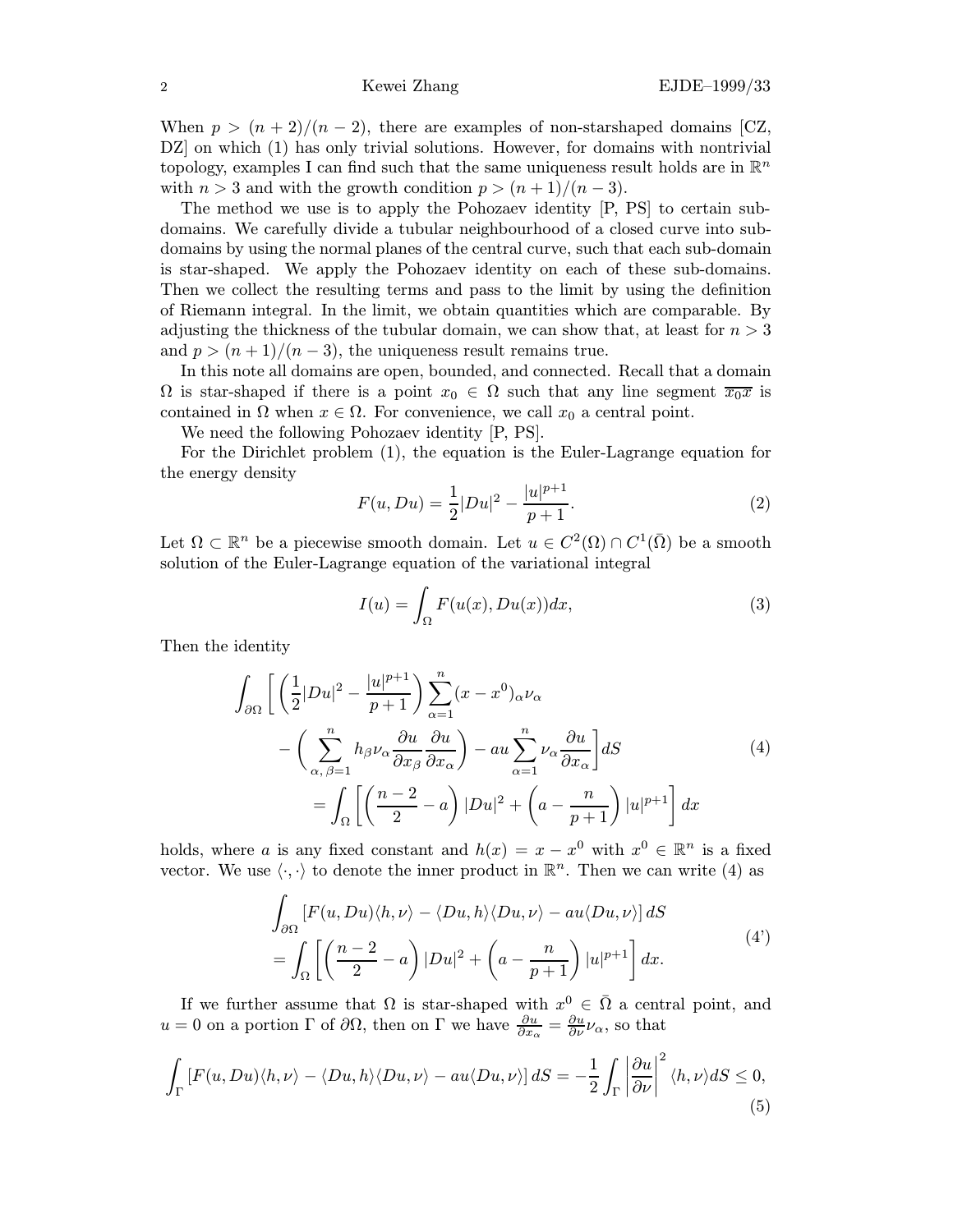because  $\Omega$  is star-shaped and  $x^0 \in \overline{\Omega}$  is a central point.

The following are the main results of this paper. Theorem 1 deals with general rotation-like domains while Theorem 2 treats tubular neighbourhoods of a closed or broken curve.

**Theorem 1.** Suppose  $\Omega \subset \mathbb{R}^n$  is a smooth domain with  $n \geq 4$ , and suppose the orthogonal projection of the closure of the domain onto the first component is an interval [a, b]. We assume that there is a  $\delta > 0$ , such that for all  $a \le t_1 < t_2 \le b$ ,  $|t_2-t_1|\leq \delta$ , the set

$$
\Omega_{t_1,t_2} = \{x = (x_1, x_2, \dots, x_n) \in \Omega, \ t_1 \le x_1 \le t_2\}
$$

is star-shaped and there is some  $t_0 \in [t_1, t_2]$  such that  $x_0 = (t_0, 0, \ldots, 0)$  is a central point. Let  $u \in C^2(\Omega) \cap C^1(\overline{\Omega})$  be a smooth solution of (1) with  $p \ge (n+1)/(n-3)$ . Then  $u \equiv 0$  in  $\overline{\Omega}$ .

Remark. A rotation domain is a special case of those treated in Theorem 1. More precisely, suppose  $x_2 = f(x_1) > 0$  is a smooth function defined in [a, b]. Then the rotation in  $\mathbb{R}^{n-1}$  around the x<sub>1</sub>-axis of the two-dimensional region bounded by f and the  $x_1$ -axis satisfies the hypotheses of Theorem 1. In particular, the domains we treat are much more general than those in [CZ].

Theorem 2 below deals with the uniqueness problem in general tubular neighbourhoods of embedded curves under a technical condition. We assume that there is a smooth orthogonal moving frame along the curve [S, Ch 1]. Suppose that  $\gamma : [0, l] \to \mathbb{R}^n$  is a smooth curve parameterized by its arc-length  $s \in [0, l]$ . Suppose that there is a smooth orthogonal basis  $e_2(s), \ldots, e_n(s)$  on the normal hyperplane of  $\gamma(s)$ . Let  $\dot{\gamma}(s) = e_1(s)$ . Then

$$
\begin{aligned}\n\dot{e}_1(s) &= -k_1(s)e_2, \\
\dot{e}_j(s) &= k_{j-1}(s)e_{j-1} - k_j(s)e_{j+1}, \quad 2 \le j \le n-1, \\
\dot{e}_n(s) &= k_{n-1}e_{n-1}.\n\end{aligned}
$$

We call  $k_1(s) \geq 0$  [S] the first curvature of  $\gamma$  and  $E(s) := \{e_1(s), e_2(s), \ldots, e_n(s)\},$  $0 \leq s \leq l$  a moving orthogonal frame along  $\gamma$ .

Notice that if  $\gamma \subset \mathbb{R}^2$  is a planar curve, such a moving frame always exists. Let  $\gamma(s)=(x_1(s), x_2(s)), \alpha(s)=\dot{\gamma}(s), \beta(s)=(-\dot{x}_2(s), \dot{x}_1(s)),$  and let  $e_3,...e_n$  be the standard Euclidean basis for  $\mathbb{R}^{n-2}$ . Then  $\alpha(s)$ ,  $\beta(s)$ ,  $e_3$ , ...,  $e_n$  form an orthogonal moving frame along  $\gamma$ .

Let  $\gamma : [0, l] \to \mathbb{R}^n$  be a simple, smooth and closed curve with bounded curvatures. Then it is easy to see that the r-neighbourhood

$$
\Omega_r = \{ x \in \mathbb{R}^n, \ \text{dist}(x, \gamma) < r \}
$$

is a tubular neighbourhood of  $\gamma$  for  $r > 0$  small, with  $(n - 1)$ -dimensional open balls of radius r as its fibres. If  $\gamma$  is a broken curve,  $\Omega_r$  is the union of a tubular neighbourhood  $\bigcup_{0 \le s \le l} B_s$  and two half-balls at each end of the curve, where  $B_s$  is an  $(n-1)$ -dimensional open ball lying in the normal hyperplane of  $\gamma(s)$  and centered at  $\gamma(s)$ .

We have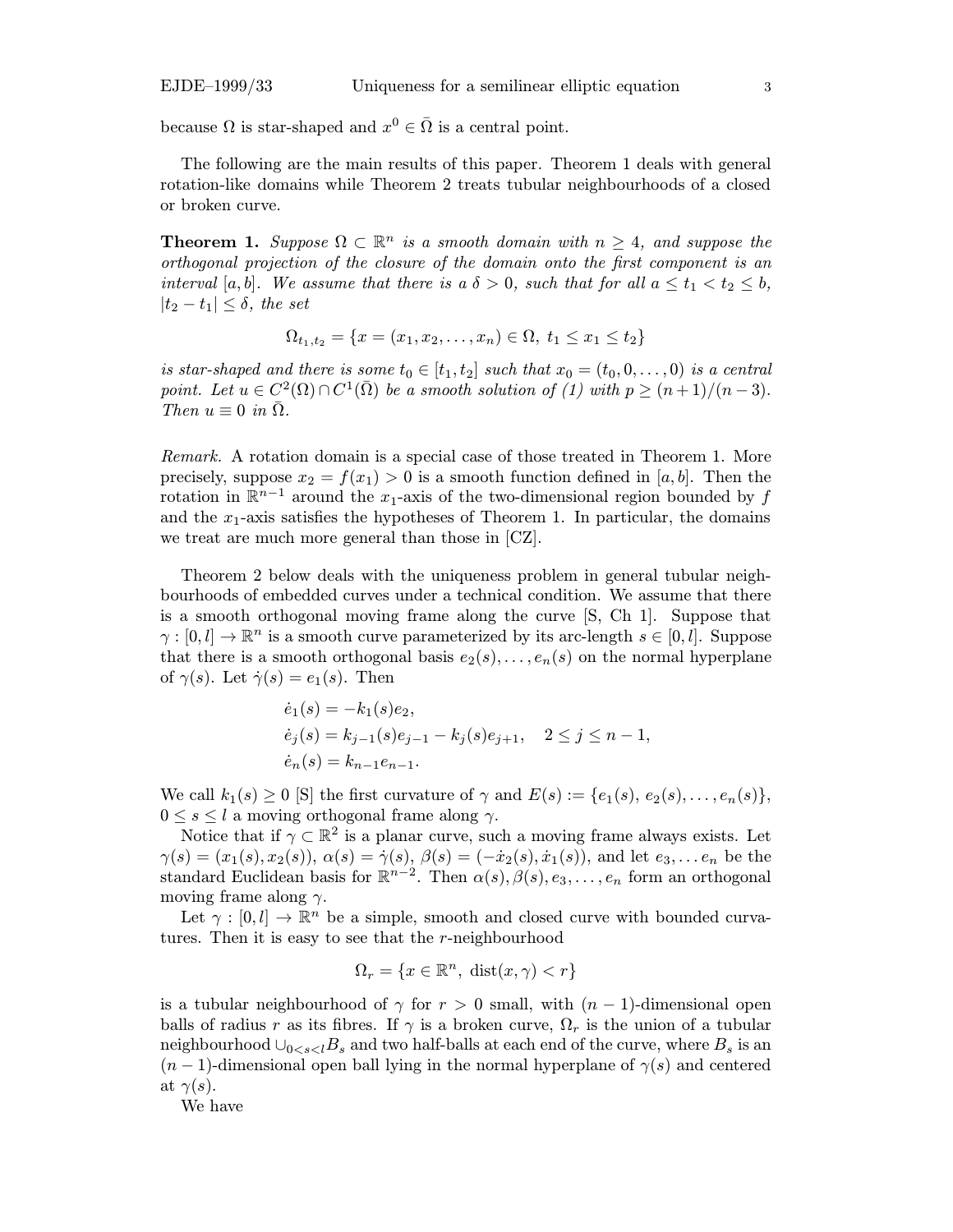**Theorem 2.** Let  $n \geq 4$ , and let  $\gamma$  be an embedded smooth (C<sup>2</sup>) curve (closed or broken) in  $\mathbb{R}^n$  with an associated smooth moving frame as defined above. Let  $p > (n+1)/(n-3)$ . Let  $\Omega_r$  be the r-neighbourhood of  $\gamma$ . Then for sufficiently small  $r > 0$ , the only smooth solution of (1) on  $\Omega_r$  is  $u \equiv 0$ .

**Corollary 1.** Let  $\gamma$  be an embedded smooth ( $C^2$ )-planar curve (closed or broken) in  $\mathbb{R}^2$ . Let  $\Omega_r$  be its r-neighbourhood in  $\mathbb{R}^2 \times \mathbb{R}^{n-2}$  with  $n \geq 4$  and  $p > (n+1)/(n-3)$ . Then for sufficiently small  $r > 0$  the only smooth solution of (1) on  $\Omega_r$  is  $u \equiv 0$ .

*Proof of Theorem 1.* We divide [a, b] evenly as  $a = t_0 < t_1 < \cdots < t_N = b$ , with  $t_{i+1} - t_i = (b - a)/N$ ,  $i = 0, 1, 2, ..., N$  such that  $(b - a)/N < \delta$ . Let

$$
\Omega_i = \{ x \in \Omega, t_i \le x_1 \le t_{i+1} \}
$$

for  $i = 0, 1, \ldots, N - 1$ . From the property of  $\Omega$ , we see that  $\Omega_i$  is star-shaped and there is some  $t'_{i} \in [t_{i}, t_{i+1}]$  such that  $x^{i} = (t'_{i}, 0, \ldots, 0)$  is a central point of  $\Omega_{i}$ . We divide the boundary of  $\Omega_i$  into three parts:

$$
\partial\Omega_i = \Gamma_i \cup \Gamma_{i+1} \cup S_i,
$$

where  $\Gamma_i = \{x \in \bar{\Omega}, x_1 = t_i\}$ , and  $S_i = \partial \Omega \cup \bar{\Omega}_i$ . Notice that both  $\Gamma_0$  and  $\Gamma_N$  are contained in  $\partial\Omega$ .

Now we apply (4') to u over the sub-domain  $\Omega_i$  for each fixed i with  $h^i = x - x^i$ to obtain

$$
\int_{\partial\Omega_i} \left[ F(u, Du) \langle h^i, \nu \rangle - \langle Du, h^i \rangle \langle Du, \nu \rangle - au \langle Du, \nu \rangle \right] dS
$$
\n
$$
= \int_{\Omega_i} \left[ \left( \frac{n-2}{2} - a \right) |Du|^2 + \left( a - \frac{n}{p+1} \right) |u|^{p+1} \right] dx.
$$
\n(6)

Now, let  $I_i$  and  $J_i$  be the left hand side and right hand side of (6), respectively. If  $0 < i < N - 1$ , we have  $\partial \Omega_i = \Gamma_i \cup \Gamma_{i+1} \cup S_i$ , and on  $S_i$ ,  $u = 0$  so that (5) implies

$$
\int_{S_i} \left[ F(u, Du) \langle h^i, \nu \rangle - \langle Du, h^i \rangle \langle Du, \nu \rangle - au \langle Du, \nu \rangle \right] dS
$$
  
= 
$$
- \frac{1}{2} \int_{S_i} \left| \frac{\partial u}{\partial \nu} \right|^2 \langle h^i, \nu \rangle dS \le 0.
$$

Therefore

$$
I_i \leq \int_{\Gamma_{i+1}} \left[ F(u, Du) \langle h^i, \nu \rangle - \langle Du, h^i \rangle \langle Du, \nu \rangle - au \langle Du, \nu \rangle \right] dS
$$
  
- 
$$
\int_{\Gamma_i} \left[ F(u, Du) \langle h^i, \nu \rangle - \langle Du, h^i \rangle \langle Du, \nu \rangle - au \langle Du, \nu \rangle \right] dS,
$$
 (7)

where we have chosen the normal vector of  $\Gamma_i$  as towards the positive direction of the  $x_1$ -axis.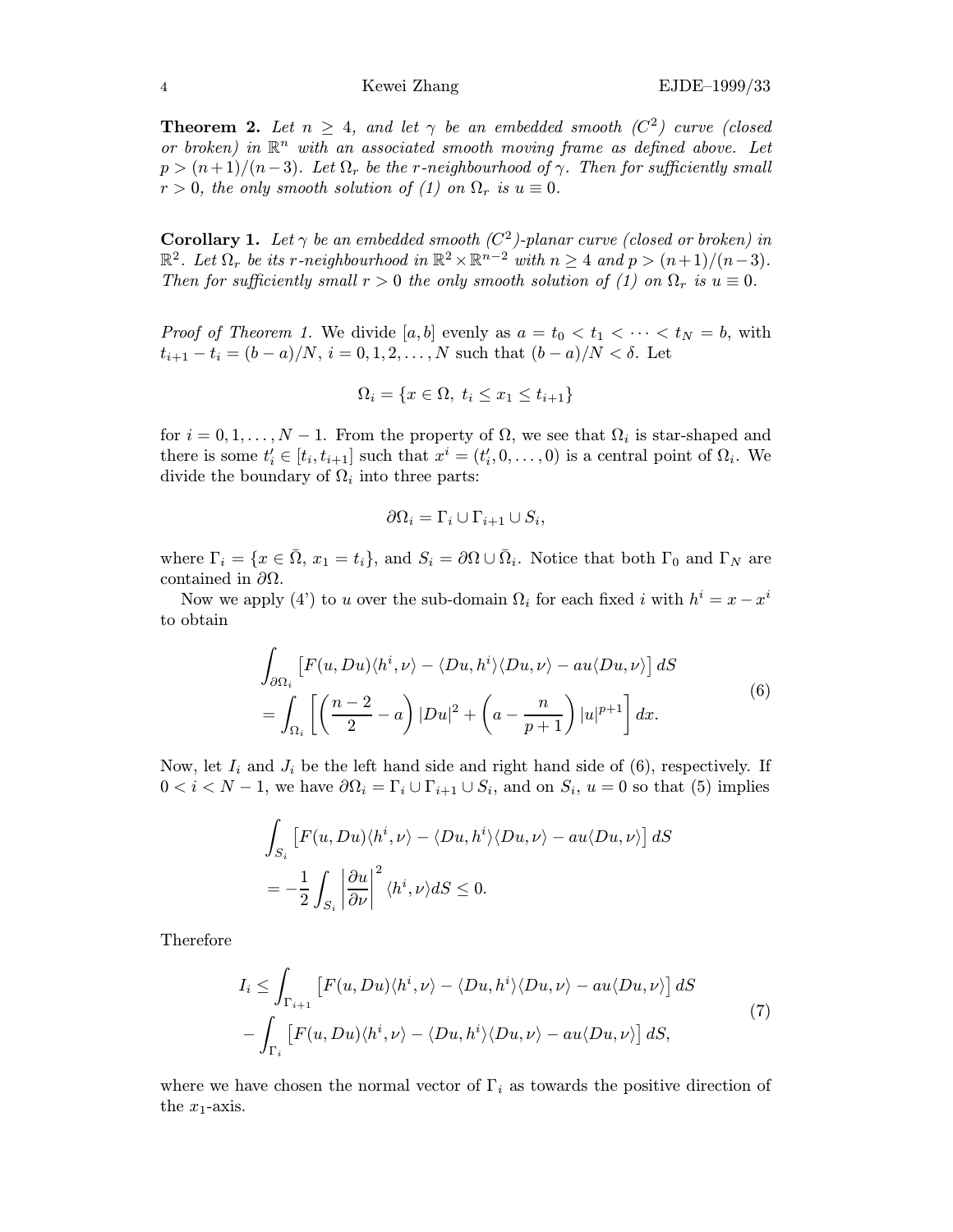If  $i = 0$ , we have

$$
I_0 \leq \int_{\Gamma_1} \left[ F(u, Du) \langle h^0, \nu \rangle - \langle Du, h^0 \rangle \langle Du, \nu \rangle - au \langle Du, \nu \rangle \right] dS. \tag{8}
$$

This is because that on  $\Gamma_0 \cup S_0$ ,  $u = 0$ . Similarly, When  $i = N - 1$ , we have,

$$
I_{N-1} \leq -\int_{\Gamma_{N-1}} \left[ F(u, Du) \langle h^{N-1}, \nu \rangle - \langle Du, h^{N-1} \rangle \langle Du, \nu \rangle - au \langle Du, \nu \rangle \right] dS. \tag{9}
$$

Now we sum (7), (8) and (9) for  $i = 0, 1, ..., N - 1$  to obtain

$$
\sum_{i=0}^{N-1} J_i \le \sum_{i=0}^{N-2} \left\{ \int_{\Gamma_{i+1}} \left( F(u, Du) \langle x^{i+1} - x^i, \nu \rangle - \langle Du, x^{i+1} - x^i \rangle \langle Du, \nu \rangle \right) dS \right\}.
$$
\n(10)

Since  $x^{i+1} - x^i = (t'_{i+1} - t'_{i}, 0, \ldots, 0)$  and the normal vector  $\nu$  on every  $\Gamma_i$  is  $\nu = (1, 0, \ldots, 0),$  we have in (10),

$$
\sum_{i=0}^{N-2} \int_{\Gamma_{i+1}} \left[ F(u, Du) \langle x^{i+1} - x^i, \nu \rangle - \langle Du, x^{i+1} - x^i \rangle \langle Du, \nu \rangle - au \langle Du, \nu \rangle \right] dS
$$
  

$$
= \sum_{i=0}^{N-2} \int_{\Gamma_{i+1}} \left[ F(u, Du) - \left| \frac{\partial u}{\partial x_1} \right|^2 \right] dS(t'_{i+1} - t'_i). \tag{11}
$$

We also see that

$$
\sum_{i=0}^{N-1} J_i = \int_{\Omega} \left[ \left( \frac{n-2}{2} - a \right) |Du|^2 + \left( a - \frac{n}{p+1} \right) |u|^{p+1} \right] dx.
$$

Therefore we obtain

$$
\int_{\Omega} \left[ \left( \frac{n-2}{2} - a \right) |Du|^2 + \left( a - \frac{n}{p+1} \right) |u|^{p+1} \right] dx
$$
\n
$$
\leq \sum_{i=0}^{N-2} \left[ \int_{\Gamma_{i+1}} \left( F(u, Du) - \left| \frac{\partial u}{\partial x_1} \right|^2 \right) dS \right] (t'_{i+1} - t'_i).
$$
\n(12)

Now we let  $N \to \infty$  so that  $\max_i \{t'_{i+1} - t'_i\} \to 0$  in (12). We have, by the definition of Riemann integral,

$$
\int_{\Omega} \left[ \left( \frac{n-2}{2} - a \right) |Du|^2 + \left( a - \frac{n}{p+1} \right) |u|^{p+1} \right] dx
$$
\n
$$
\leq \int_{\Omega} \left[ \left( \frac{1}{2} |Du|^2 - \frac{|u|^{p+1}}{p+1} \right) - \left| \frac{\partial u}{\partial x_1} \right|^2 \right] dx.
$$
\n(13)

Therefore,

$$
\int_{\Omega} \left[ \left( \frac{n-3}{2} - a \right) |Du|^2 + \left( a - \frac{n-1}{p+1} \right) |u|^{p+1} \right] dx \le - \int_{\Omega} \left| \frac{\partial u}{\partial x_1} \right|^2 dx. \tag{14}
$$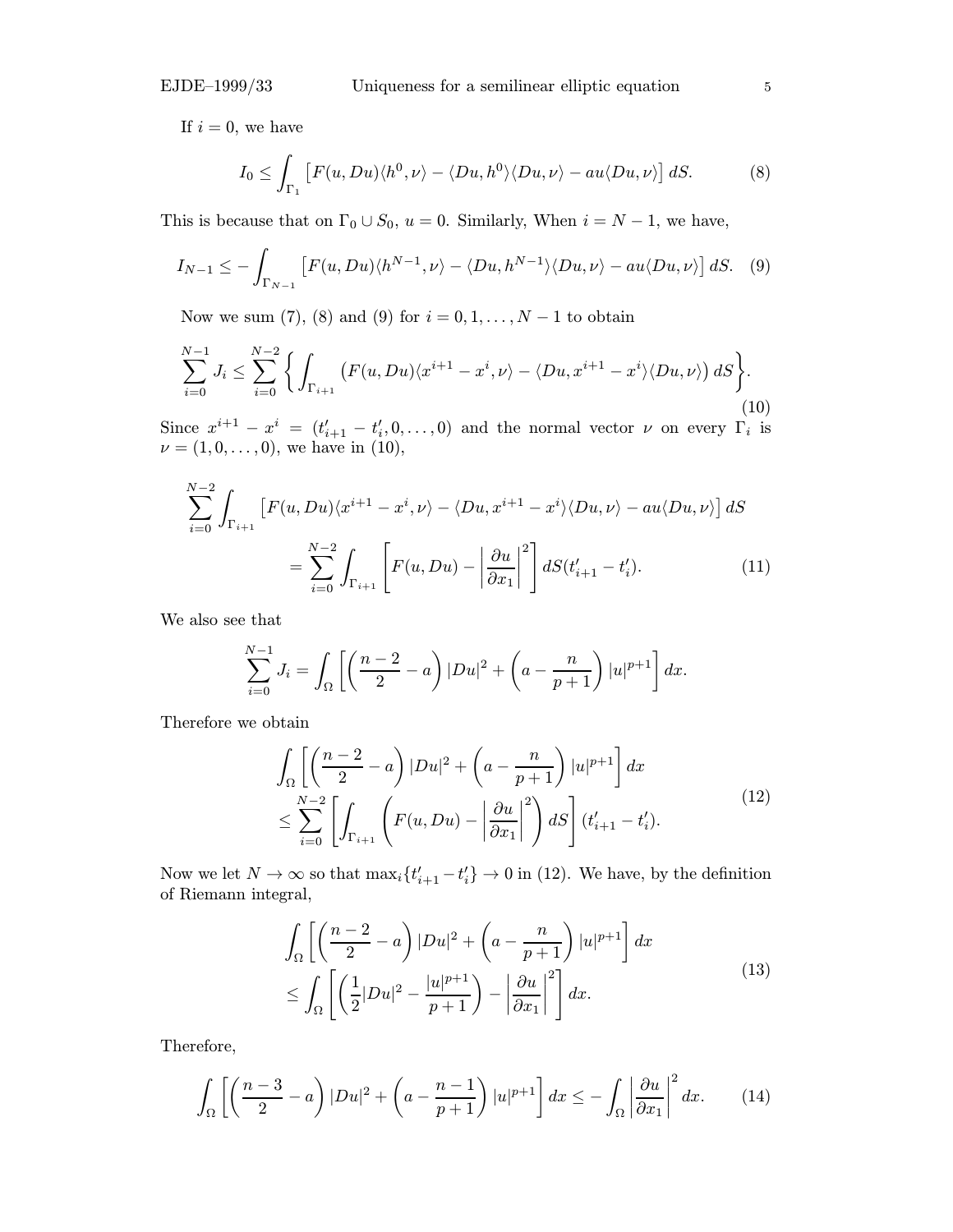If

$$
\frac{n-3}{2} > \frac{n-1}{p+1},
$$
 hence 
$$
p > \frac{n+1}{n-3}
$$

we may find a constant a such that

$$
\frac{n-3}{2} > a > \frac{n-1}{p+1}
$$

and conclude from (14) that  $u \equiv 0$ .

If

$$
\frac{n-3}{2} = \frac{n-1}{p+1},
$$
 which implies 
$$
p = \frac{n+1}{n-3},
$$

we can only choose  $a = (n-3)/2$  and (14) is reduced to

$$
\int_{\Omega} \left| \frac{\partial u}{\partial x_1} \right|^2 dx = 0,
$$

which gives that  $\frac{\partial u}{\partial x_1} = 0$  in  $\Omega$ . The zero boundary condition implies that  $u \equiv 0$ .  $\Box$ 

*Proof of Theorem 2.* Let  $\gamma : [0, l] \to \mathbb{R}^n$  be a  $C^2$  closed embedded curve parameterized by its arc-length, so that  $\gamma(0) = \gamma(l)$ . Define  $k_0 = \max_{0 \le s \le l} k_1(s)$ . Let  $\overline{\Omega}_r$ be the closed r-neighbourhood in  $\mathbb{R}^n = \mathbb{R}^2 \times \mathbb{R}^{n-2}$  with  $n \geq 4$ , where  $0 < rk_0 < 1$ .

We first choose  $r > 0$  small enough so that the periodic mapping (in s with period l)

$$
F:(s, x_2, x_3, x_4, \ldots, x_n) \to \gamma(s) + x_2 e_2(s) + x_3 e_3(s) + \cdots + x_n e_n(s)
$$

is one-to-one from  $[0, l] \times \bar{B}_r(0)$  to  $\bar{\Omega}_r$  except at 0 and l where  $F(0, \cdot) = F(l, \cdot)$ , with

$$
\bar{B}_r(0) = \{(x_2, x_3, \dots, x_n) \in \mathbb{R}^{n-1}, x_2^2 + x_3^2 + \dots + x_n^2 \le r^2\}
$$

the closed ball in  $\mathbb{R}^{n-1}$ . The Jacobian of this mapping is  $\pm(1+x_2k_1(s))$ , where  $k_1(s)$  is the first curvature of  $\gamma$ .

Now we divide  $[0, l]$  evenly as

$$
0=s_0 < s_1 < \cdots < s_{N-1} < s_N=l, \qquad s_{i+1}-s_i = \frac{l}{N}, \ i=0,1,\ldots N-1
$$

and let  $s_i'$  be the midpoint of  $[s_i, s_{i+1}]$ . We let  $\Gamma_i$  be the intersection of the normal hyperplane of  $\gamma$  at  $s = s_i$  and  $\Omega_r$  and define  $\overline{\Omega}_i$  to be the closed sub-domain of  $\Omega_r$  bounded by  $\Gamma_i$  and  $\Gamma_{i+1}$ . Notice that  $\gamma$  is a closed curve so that  $\Gamma_N = \Gamma_0$  and  $\Omega_N = \Omega_0.$ 

As in the proof of Theorem 1, we apply (4') to each  $\Omega_i$  with  $h^i(x) = x - \gamma(s'_i)$ . We have

$$
\int_{\partial\Omega_i} \left[ F(u, Du) \langle h^i, \nu \rangle - \langle Du, h^i \rangle \langle Du, \nu \rangle - au \langle Du, \nu \rangle \right] dS
$$
\n
$$
= \int_{\Omega_i} \left[ \left( \frac{n-2}{2} - a \right) |Du|^2 + \left( a - \frac{n}{p+1} \right) |u|^{p+1} \right] dx.
$$
\n(15)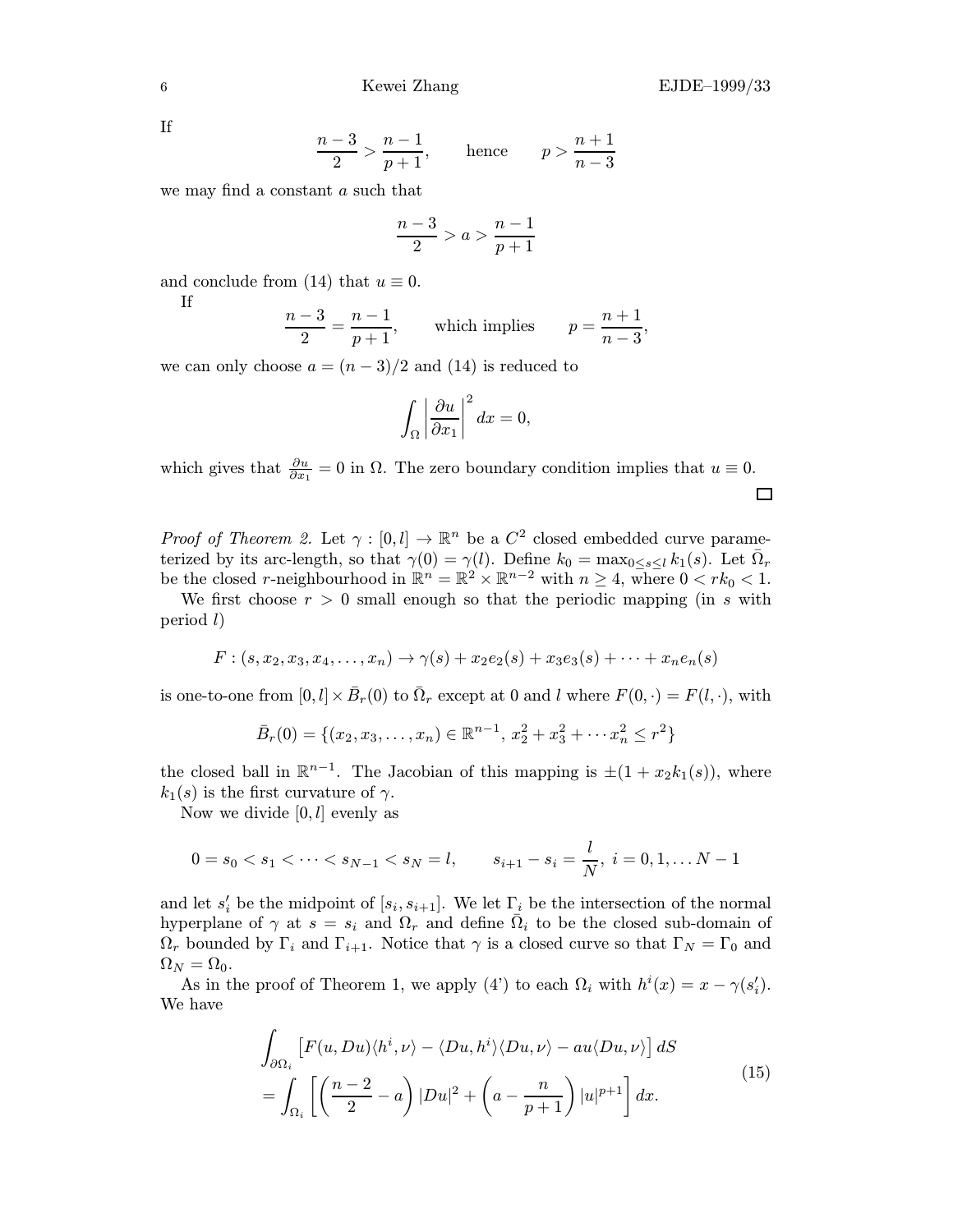As in the proof of Theorem 1, we let  $I_i$  and  $J_i$  be the left and right hand sides of (15), respectively, and let  $\partial\Omega_i = \Gamma_i \cup \Gamma_{i+1} \cup S_i$ , where  $S_i = \partial\Omega_i \cap \partial\Omega_r$ .

Let us first consider the surface integral over  $S_i \subset \partial \Omega_r$ . Notice that  $u = 0$  on  $S_i$ , so that (5) gives

$$
\int_{S_i} \left[ F(u, Du) \langle h^i, \nu \rangle - \langle Du, h^i \rangle \langle Du, \nu \rangle - au \langle Du, \nu \rangle \right] dS
$$
\n
$$
= -\frac{1}{2} \int_{S_i} \left| \frac{\partial u}{\partial \nu} \right|^2 \langle h^i, \nu \rangle dS. \tag{16}
$$

We claim that for sufficiently large  $N > 0$ ,  $\langle h^i, \nu \rangle \ge 0$  on  $S_i$ . A general point  $x \in S_i$ can be written as

$$
x = \gamma(s) + x_2 e_2(s) + x_3 e_3(s) + \dots + x_n e_n(s)
$$

with  $x_2^2 + x_3^2 + \cdots + x_n^2 = r^2$ , for some  $s \in [s_i, s_{i+1}]$ , and the outward normal vector at  $x$  is

$$
\nu = [x_2e_2(s) + x_3e_3(s) + \cdots + x_ne_n(s)]/r.
$$

We have

$$
r\langle h^i, \nu \rangle = r\langle x - \gamma(s'_i), \nu \rangle
$$
  
=  $\langle \gamma(s) + x_2 e_2(s) + x_3 e_3(s) + \cdots x_n e_n(s) - \gamma(s'_i), x_2 e_2(s) + x_3 e_3(s) + \cdots x_n e_n(s) \rangle$   
=  $\langle \gamma(s) - \gamma(s'_i), x_2 e_2(s) + x_3 e_3(s) + \cdots + x_n e_n(s) \rangle + r^2$   
 $\ge r^2 - |\gamma(s) - \gamma(s'_i)| r \ge r^2 - r|s - s'_i| > 0,$ 

when  $|s - s'_i| \leq l/N$  is sufficiently small.

Now we sum up  $I_i$ 's as in the proof of Theorem 1 to obtain

$$
\sum_{i=0}^{N-1} I_i \le
$$
\n
$$
\sum_{i=0}^{N-1} \int_{\Gamma_{i+1}} \left[ F(u, Du) \langle \gamma(s'_{i+1}) - \gamma(s'_i), \nu \rangle - \langle Du, \gamma(s'_{i+1}) - \gamma(s'_i) \rangle \langle Du, \nu \rangle \right] dS
$$
\n
$$
= \sum_{i=0}^{N-1} \left[ \int_{\Gamma_{i+1}} \left( \frac{1}{2} |Du|^2 - \frac{|u|^{p+1}}{p+1} \right) \langle \gamma(s'_{i+1}) - \gamma(s'_i), \nu \rangle dS - \int_{\Gamma_{i+1}} \langle Du, \gamma(s'_{i+1}) - \gamma(s'_i) \rangle \langle Du, \nu \rangle dS \right]
$$
\n
$$
= A_N.
$$
\n(17)

Notice that  $\Gamma_N = \Gamma_0, \nu = \dot{\gamma}(s_{i+1}),$ 

$$
\langle \gamma(s'_{i+1}) - \gamma(s'_{i}), \nu \rangle
$$
  
=  $\langle \dot{\gamma}(s_{i+1})(s'_{i+1} - s'_{i}), \dot{\gamma}(s_{i+1}) \rangle$   
+  $\langle \frac{1}{2} \ddot{\gamma}(\xi_{i+1})(s'_{i+1} - s_{i+1})^2 - \frac{1}{2} \ddot{\gamma}(\eta_{i+1})(s_{i+1} - s'_{i})^2, \dot{\gamma}(s_{i+1}) \rangle$ ,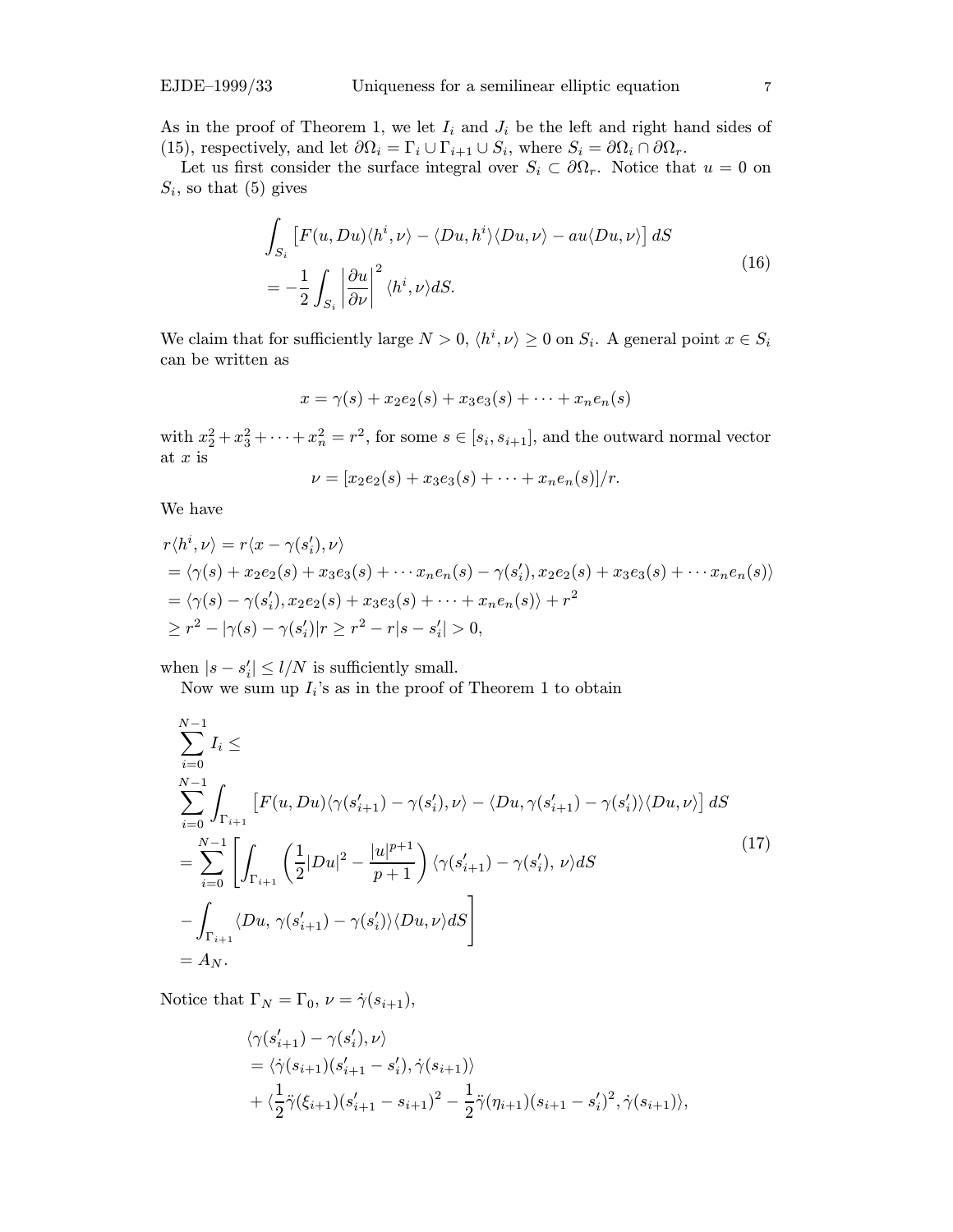where  $\xi_{i+1}$  and  $\eta_{i+1}$  are two points in  $(s_{i+1}, s'_{i+1})$  and  $(s'_{i}, s_{i+1})$  respectively. Now we have

$$
\langle \dot{\gamma}(s_{i+1})(s'_{i+1} - s'_{i}), \dot{\gamma}(s_{i+1}) \rangle
$$
  
=  $s'_{i+1} - s'_{i}$ . (18)

Since  $\gamma$  is of class  $C^2$ , there is a constant  $C_0 > 0$  such that  $|\ddot{\gamma}(s)| \leq C_0$  for all  $s \in [0,l]$ . Therefore we also have

$$
\left| \langle \frac{1}{2} \ddot{\gamma} (\xi_{i+1}) (s'_{i+1} - s_{i+1})^2 - \frac{1}{2} \ddot{\gamma} (\eta_{i+1}) (s_{i+1} - s'_{i})^2, \, \dot{\gamma} (s_{i+1}) \rangle \right|
$$
  
\n
$$
\leq \frac{1}{2} C_0 \left[ (s'_{i+1} - s_{i+1})^2 + (s_{i+1} - s'_{i})^2 \right]
$$
  
\n
$$
\leq C_0 (s'_{i+1} - s'_{i})^2.
$$
\n(19)

Similarly, we have

$$
\langle \gamma(s'_{i+1}) - \gamma(s'_{i}), Du \rangle
$$
  
=  $\langle \dot{\gamma}(s_{i+1}), Du \rangle (s'_{i+1} - s'_{i})$   
+  $\langle \frac{1}{2} \ddot{\gamma}(\xi'_{i+1})(s'_{i+1} - s_{i+1})^2 - \frac{1}{2} \ddot{\gamma}(\eta'_{i+1})(s_{i+1} - s'_{i})^2, Du \rangle,$  (20)

with

$$
\left| \langle \frac{1}{2} \ddot{\gamma} (\xi'_{i+1}) (s'_{i+1} - s_{i+1})^2 - \frac{1}{2} \ddot{\gamma}_r (\eta'_{i+1}) (s_{i+1} - s'_i)^2, Du \rangle \right|
$$
  
\n
$$
\leq C_0 |Du| (s'_{i+1} - s'_i)^2.
$$
\n(21)

Now we can estimate the sum  $A_N$  in (17):

$$
A_N \leq \sum_{i=0}^{N-1} \int_{\Gamma_{i+1}} \left[ F(u, Du) - \langle Du, \dot{\gamma}(s_{i+1}) \rangle^2 \right] dS(s'_{i+1} - s'_i)
$$
  
+  $C_0 \sum_{i=0}^{N-1} \frac{l}{N} \left[ \int_{\Gamma_{i+1}} \left| \frac{1}{2} |Du|^2 - \frac{|u|^{p+1}}{p+1} \right| + |Du|^2 dS \right] (s'_{i+1} - s'_i)$   
=  $B_1(N) + B_2(N)$ ,

where

$$
B_1(N) = \sum_{i=0}^{N-1} \int_{\Gamma_{i+1}} \left[ F(u, Du) - \langle Du, \dot{\gamma}(s_{i+1}) \rangle^2 \right] dS(s'_{i+1} - s'_i)
$$
  

$$
\to \int_0^l \int_{\Gamma_s} \left[ \left( \frac{1}{2} |Du|^2 - \frac{|u|^{p+1}}{p+1} \right) - \langle Du, \dot{\gamma}(s) \rangle^2 \right] dS ds,
$$

as  $N \to \infty$ , where

$$
\Gamma_s = \{ \gamma(s) + x_2 e_2(s) + x_3 e_3(s) + \dots + x_n e_n(s), \ x_2^2 + x_3^2 + \dots + x_n^2 \le r^2 \}. \tag{22}
$$

We also have

$$
B_2 = C_0 \sum_{i=0}^{N-1} \frac{l}{N} \int_{\Gamma_{i+1}} \left[ \left| \frac{1}{2} |Du|^2 - \frac{|u|^{p+1}}{p+1} \right| + |Du|^2 \right] dS(s_{i+1}' - s_i') \to 0
$$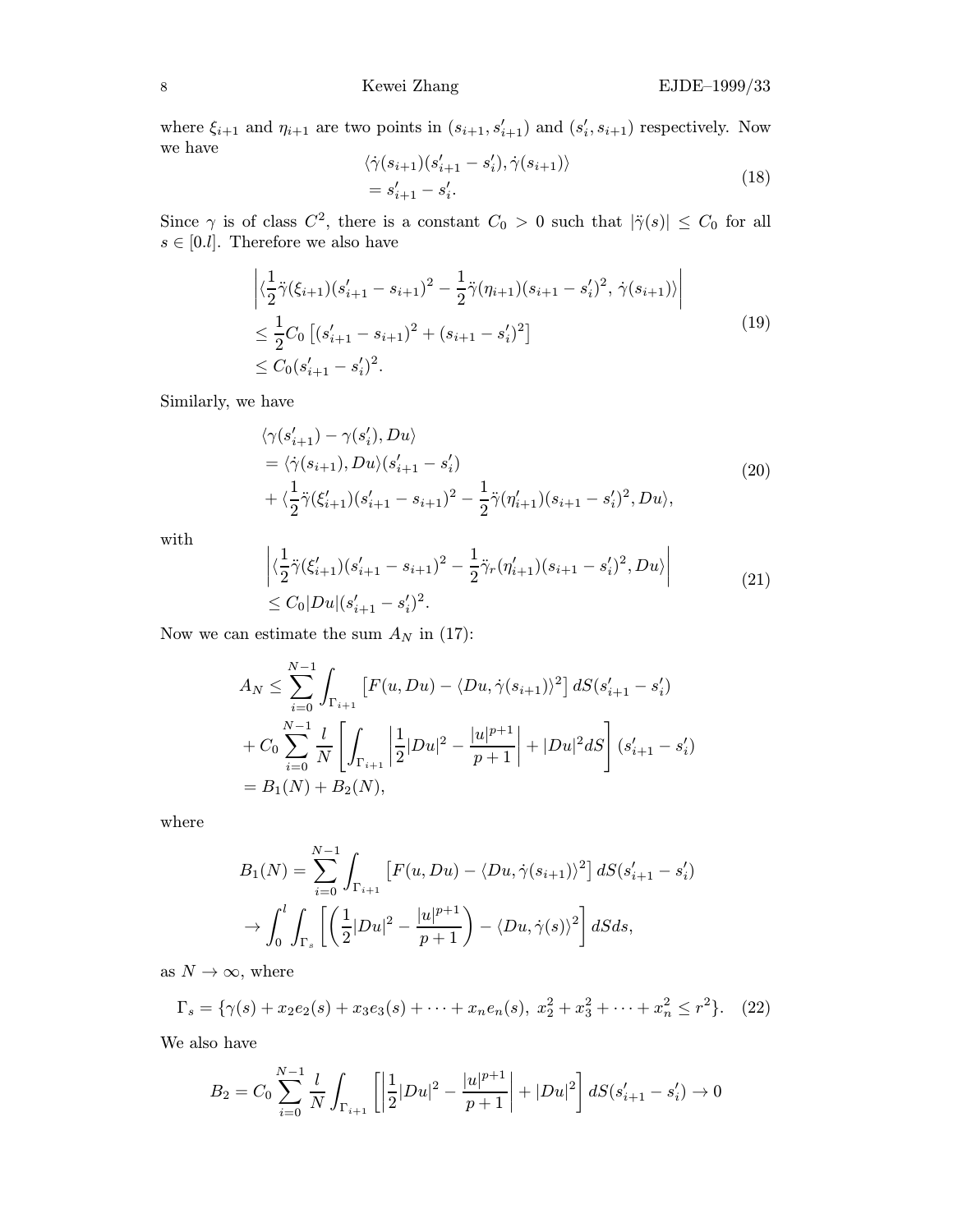as  $N \to 0$  because

$$
\sum_{i=0}^{N-1} \int_{\Gamma_{i+1}} \left[ \left| \frac{1}{2} |Du|^2 - \frac{|u|^{p+1}}{p+1} \right| + |Du|^2 \right] dS(s'_{i+1} - s'_i)
$$

converges to an integral.

Now we sum up the right hand side of (15):

$$
\sum_{i=0}^{N-1} J_i = \sum_{i=0}^{N-1} \int_{\Omega_i} \left[ \left( \frac{n-2}{2} - a \right) |Du|^2 + \left( a - \frac{n}{p+1} \right) |u|^{p+1} \right] dx
$$
  
= 
$$
\int_{\Omega_r} \left[ \left( \frac{n-2}{2} - a \right) |Du|^2 + \left( a - \frac{n}{p+1} \right) |u|^{p+1} \right] dx.
$$

We now change variables

$$
x = \gamma(s) + x_2 e_2(s) + x_3 e_3(s) + \cdots + x_n e_n(s),
$$

to obtain

$$
\int_{\Omega_r} \left[ \left( \frac{n-2}{2} - a \right) |Du|^2 + \left( a - \frac{n}{p+1} \right) |u|^{p+1} \right] dx
$$
  
= 
$$
\int_0^l \int_{\Gamma_s} \left[ \left( \frac{n-2}{2} - a \right) |Du|^2 + \left( a - \frac{n}{p+1} \right) |u|^{p+1} \right] (1 + x_2 k_1(s)) dS ds,
$$

when  $rk_0 < 1$ . Finally we obtain

$$
\int_0^l \int_{\Gamma_s} \left[ \left( \frac{n-2}{2} - a \right) |Du|^2 + \left( a - \frac{n}{p+1} \right) |u|^{p+1} \right] (1 + x_2 k_1(s)) dS ds
$$
\n
$$
\leq \int_0^l \int_{\Gamma_s} \left[ \left( \frac{1}{2} |Du|^2 - \frac{|u|^{p+1}}{p+1} \right) - \langle Du, \dot{\gamma}(s) \rangle^2 \right] dS ds.
$$
\n(23)

Now, we deduce from (23) that

$$
\int_0^l \int_{\Gamma_s} \left[ \left( \frac{n-2}{2} - a \right) \phi - \frac{1}{2} \right] |Du|^2 + \left[ \left( a - \frac{n}{p+1} \right) \phi + \frac{1}{p+1} \right] |u|^{p+1} dS \, ds
$$
  
- 
$$
\int_0^l \int_{\Gamma_s} \langle Du, \dot{\gamma}(s) \rangle^2 dS ds \le 0,
$$
 (24)

where  $\phi := 1 + x_2 k_1(s)$ . Now,  $|\phi - 1| \leq rk_0 \to 0$  as  $r \to 0$ . Therefore

$$
\left(\frac{n-2}{2} - a\right)\phi - \frac{1}{2} \to \frac{n-3}{2} - a, \text{ and } \left(a - \frac{n}{p+1}\right)\phi + \frac{1}{p+1} \to a - \frac{n-1}{p+1}
$$

uniformly on  $[0, l] \times \bar{B}_r(0)$  as  $r \to 0$ . Because  $p > (n+1)/(n-3)$ , it is possible to find some  $a \in \mathbb{R}$  and  $c > 0$  such that

$$
\left(\frac{n-2}{2} - a\right)\phi - \frac{1}{2} \ge c, \qquad \left(a - \frac{n}{p+1}\right)\phi + \frac{1}{p+1} \ge c
$$

on  $[0, l] \times \bar{B}_r(0)$  as  $r > 0$  sufficiently small. Thus (24) implies that  $u = 0$  on  $\Omega_r$ .

If  $\gamma$  is not a closed curve, the proof is similar. We need to extend the curve at the two end points  $\gamma(0)$  and  $\gamma(l)$  along the tangent directions as straight line segments so that the extended curve reaches the boundary of  $\Omega_r$  at two points. Then the proof proceeds as in the case of closed curves.  $\Box$ 

Acknowledgement I would like to thank Professor K. J. Brown and the referee for their helpful suggestions.